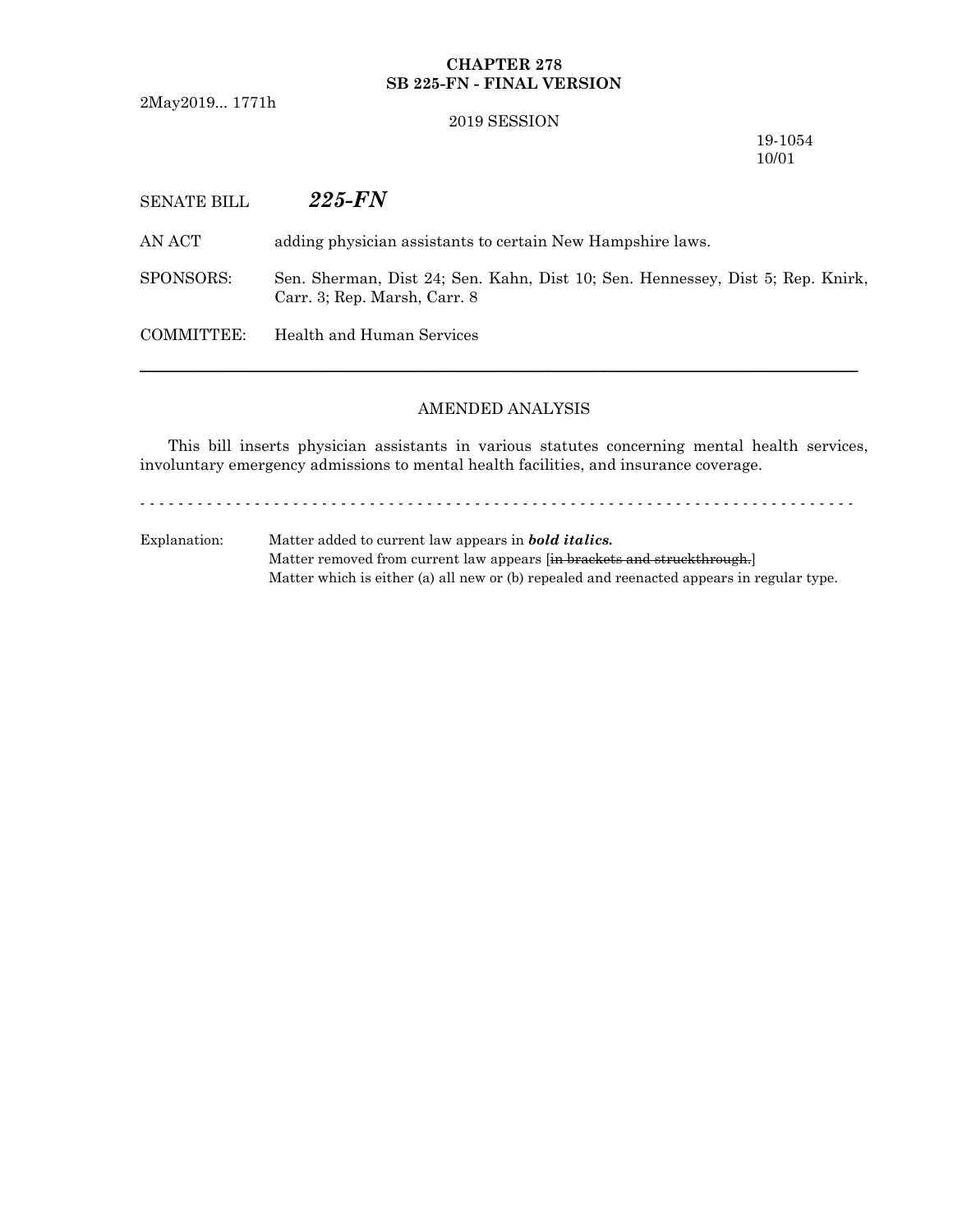2May2019... 1771h 19-1054

10/01

#### STATE OF NEW HAMPSHIRE

*In the Year of Our Lord Two Thousand Nineteen*

AN ACT adding physician assistants to certain New Hampshire laws.

*Be it Enacted by the Senate and House of Representatives in General Court convened:*

278:1 New Hampshire Hospital; Emergency Treatment. Amend RSA 135:21-b to read as follows: 1 2

135:21-b Emergency Treatment. A physician licensed in the state, *a psychiatrist-supervised physician assistant licensed in this state,* a psychiatric mental health advanced practice registered nurse, or a person acting under such physician's*, psychiatrist-supervised physician assistant's,* or advanced practice registered nurse's direction may administer a recognized and approved form of medical or psychiatric treatment which the physician*, psychiatrist-supervised physician assistant,* or [the] psychiatric mental health advanced practice registered nurse reasonably believes will tend to promote the physical and mental health of a patient of the New Hampshire hospital, Laconia developmental services, Glencliff home, any community mental health or developmental services program or treatment facility receiving state grants under RSA 171-A, or any other treatment facility designated as a receiving facility under RSA 135-C, when: 3 4 5 6 7 8 9 10 11 12

- I. The physician*, psychiatrist-supervised physician assistant,* or psychiatric mental health advanced practice registered nurse reasonably believes that a medical or psychiatric emergency exists; and 13 14 15
- II. The patient because of physical or mental condition is unable to make an informed decision, as defined in RSA 135-C:2, IX, with respect to the medical or psychiatric treatment offered; and 16 17 18
- 19

20

III. No person who is legally responsible for the patient can be consulted or appointed; and

278:3 Involuntary Emergency Admission Examination. Amend RSA 135-C:28 to read as follows:

IV. A reasonable person would consent to the administration of the emergency treatment.

278:2 New Paragraph; Definition; Physician Assistant; Mental Health Services System. Amend RSA 135-C:2 by inserting after paragraph XII the following new paragraph: 21 22

- XII-a. "Physician assistant" or "PA" means a physician assistant licensed to practice in New Hampshire. 23 24
- 25 26

135-C:28 Involuntary Emergency Admission Examination.

I. The involuntary emergency admission of a person shall be to the state mental health services system under the supervision of the commissioner. *The commissioner shall maintain a list of physicians, PAs, and APRNs, as defined in RSA 135-C:2, II-a, who are approved by either a designated receiving facility or a community mental health program approved by* 27 28 29 30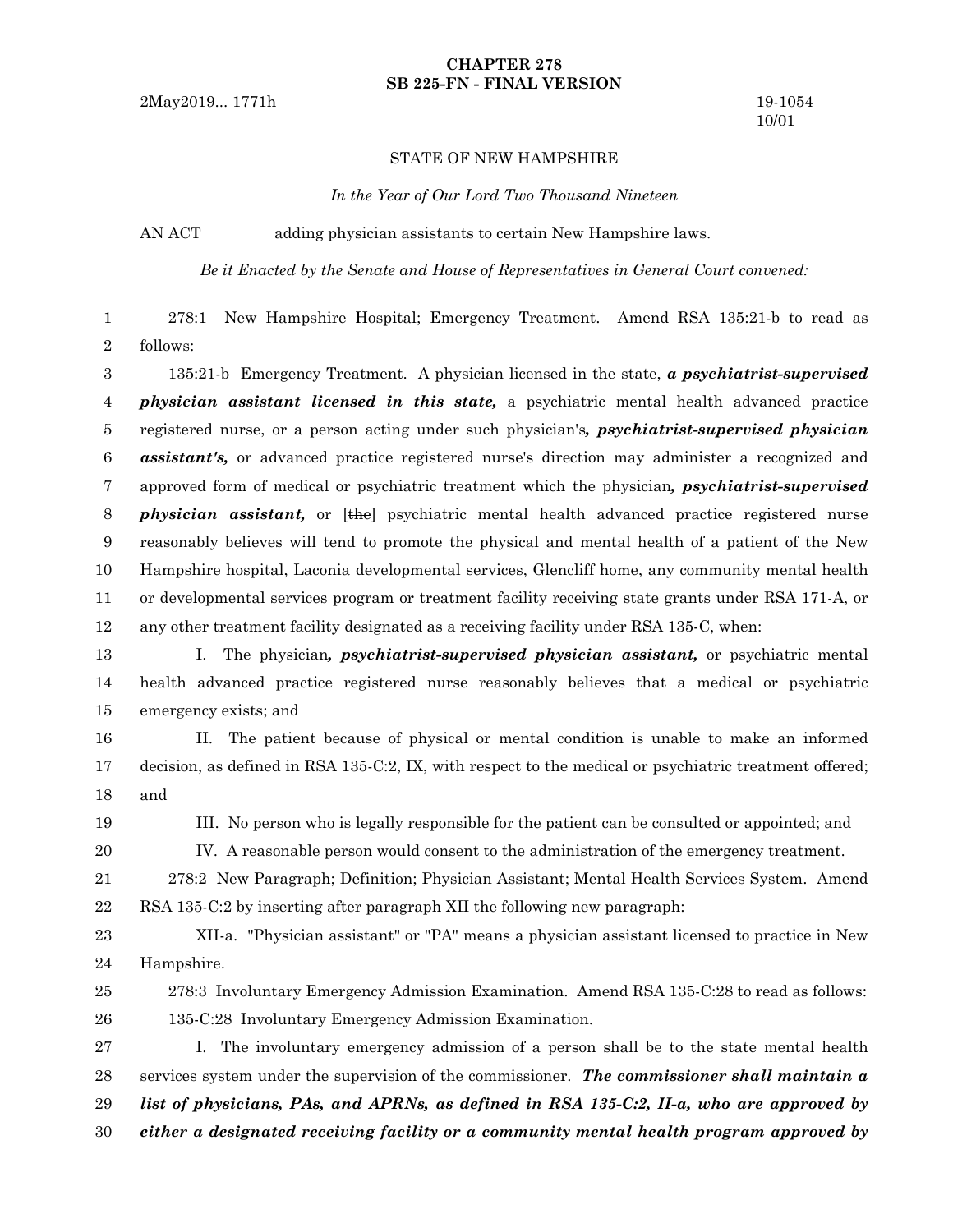#### **CHAPTER 278 SB 225-FN - FINAL VERSION - Page 2 -**

*the commissioner.* The admission may be ordered upon the certificate of [a] *an approved* physician*, approved PA,* or *approved* APRN, as defined in RSA 135-C:2, II-a, [who is approved by either a designated receiving facility or a community mental health program approved by the commissioner,] provided that within 3 days of the completion of the petition the physician*, PA,* or APRN has conducted, or has caused to be conducted, a physical examination if indicated and circumstances permit, and a mental examination. The physician*, PA,* or APRN must find that the person to be admitted meets the criteria of RSA 135-C:27. The certificate shall state the time and, in detail, the nature of the examinations conducted. The certificate shall also state a specific act or actions the physician*, PA,* or APRN has actually observed or which have been reported to him or her by the petitioner or a reliable witness who shall be identified in the certificate, and which in the physician's*, PA's,* or APRN's or designee's opinion satisfy the criteria set forth in RSA 135-C:27. The physician*, PA,* or APRN shall inform the person of the designated receiving facility in the mental health services system that he or she will be transported to upon the facility location being identified. The admission shall be made to the facility which can best provide the degree of security and treatment required by the person and shall be consistent with the placement principles set forth in RSA 135-C:15. As used in RSA 135-C:27-33, "petitioner" means any individual, including a physician*, PA,* or APRN completing a certificate, who has requested that a physician*, PA,* or APRN conduct or who has conducted an examination for purposes of involuntary emergency admission. Every certificate shall be accompanied by a written petition signed by a petitioner. 1 2 3 4 5 6 7 8 9 10 11 12 13 14 15 16 17 18 19

II. Upon request for involuntary emergency admission by a petitioner, if the person sought to be admitted refuses to consent to a mental examination, a petitioner or a law enforcement officer may sign a complaint which shall be sworn to before a justice of the peace. The complaint shall be submitted to the justice of the peace with the petition. The petition shall state in detail the acts or actions of the person sought to be admitted which the petitioner has personally observed or which have been personally reported to the petitioner and in his or her opinion require a compulsory mental examination. If the justice of the peace finds that a compulsory mental examination is necessary, the justice may order the examination. 20 21 22 23 24 25 26 27

III. When a peace officer observes a person engaging in behavior which gives the peace officer reasonable suspicion to believe that the person may be suffering from a mental illness and probable cause to believe that unless the person is placed in protective custody the person poses an immediate danger of bodily injury to himself or others, the police officer may place the person in protective custody. Any person taken into protective custody under this paragraph shall be transported directly to an emergency room of a licensed general hospital or to another site designated by the community mental health program serving the area, for the purpose of determining if an involuntary emergency admission shall be ordered in accordance with RSA 135- C:28, I. The period of protective custody shall end when a physician*, PA,* or APRN makes a 28 29 30 31 32 33 34 35 36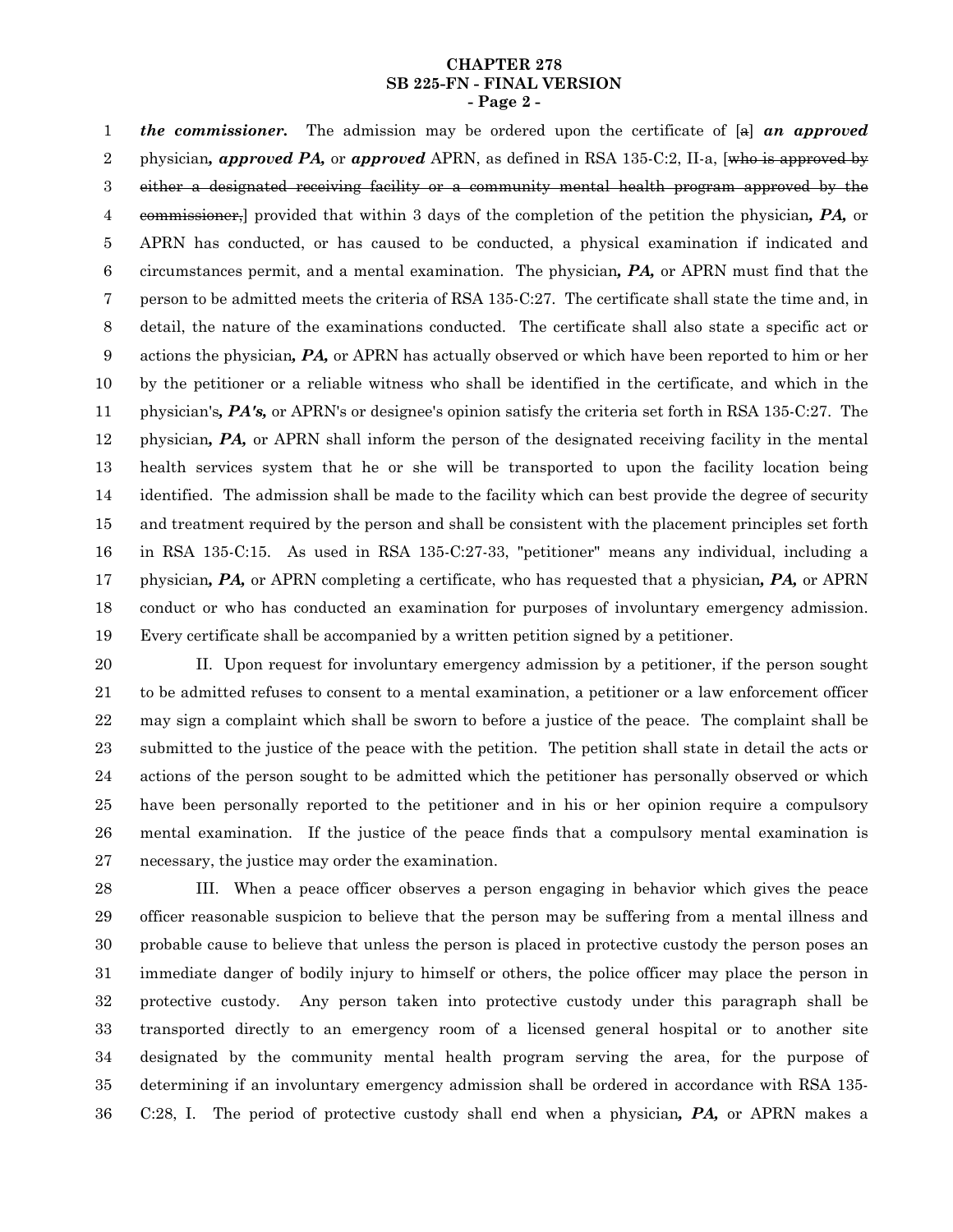#### **CHAPTER 278 SB 225-FN - FINAL VERSION - Page 3 -**

determination as to whether involuntary emergency admission shall be ordered or at the end of 6 hours, whichever event occurs first. 1 2

3

278:4 Rescission of Involuntary Admission. Amend RSA 135-C:29-a, II to read as follows:

II. Following completion of an involuntary emergency admission certificate under RSA 135- C:28 and before custody of the person is accepted by a law enforcement officer pursuant to RSA 135- C:29, the certificate shall be rescinded and the person who is the subject of the certificate released if the physician*, PA,* or APRN who completed the certificate, or any other physician*, PA,* or APRN authorized to complete such certificates, finds that the person no longer meets the criteria of RSA 135-C:27. 4 5 6 7 8 9

10

278:5 Annulment of Involuntary Admission. Amend RSA 135-C:31-a, I to read as follows:

I. If the district court finds that the petitioner has failed to meet the burden specified in RSA 135-C:31, I, all court documents pertaining to the petition, including the physician's*, PA's,* or APRN's certificate, and the complaint shall be sealed and the involuntary emergency admission shall be annulled. 11 12 13 14

15

278:6 Involuntary Emergency Admission. Amend RSA 135-C:32 to read as follows:

135-C:32 Ten-Day Limitation; Petition for Involuntary Admission. No person shall be admitted for an involuntary emergency admission under RSA 135-C:27-33 for longer than a 10-day period, not including Saturdays and Sundays, unless a subsequent petition for involuntary emergency admission which contains allegations of specific acts or actions which occurred subsequent to the initial involuntary emergency admission is completed and the admission is ordered by a physician*, PA,* or [A.P.R.N.] *APRN*, as defined in RSA 135-C:2, II-a, in accordance with RSA 135-C:28, or unless a petition requesting a judicial hearing on the issue of involuntary admission under RSA 135- C:34-54 has been filed with the appropriate probate court within the involuntary admission period. Upon the filing of the petition with the probate court, the period of involuntary emergency admission may be extended until the issuance of the order of the probate court pursuant to RSA 135-C:45. 16 17 18 19 20 21 22 23 24 25

278:7 Petition for Involuntary Admission. Amend RSA 135-C:36, I and II to read as follows:

26 27

I. The petition for admission on an involuntary basis shall include:

28

(a) The name of the person sought to be admitted and his last known address.

29

(b) The specific acts or actions that the petitioner alleges satisfy RSA 135-C:34.

(c) A certificate from a physician*, physician assistant,* or advanced practice registered nurse who is approved by either a designated receiving facility or a community mental health program approved by the commissioner, who has examined the person sought to be admitted within 5 days of the date the petition is filed and who agrees that, based on this examination, such person satisfies the standard set forth in RSA 135-C:34. 30 31 32 33 34

(d) The names and addresses of witnesses who can testify to the occurrence of the specific acts or actions of the person sought to be admitted which the petitioner alleges will satisfy the requirements of RSA 135-C:34. 35 36 37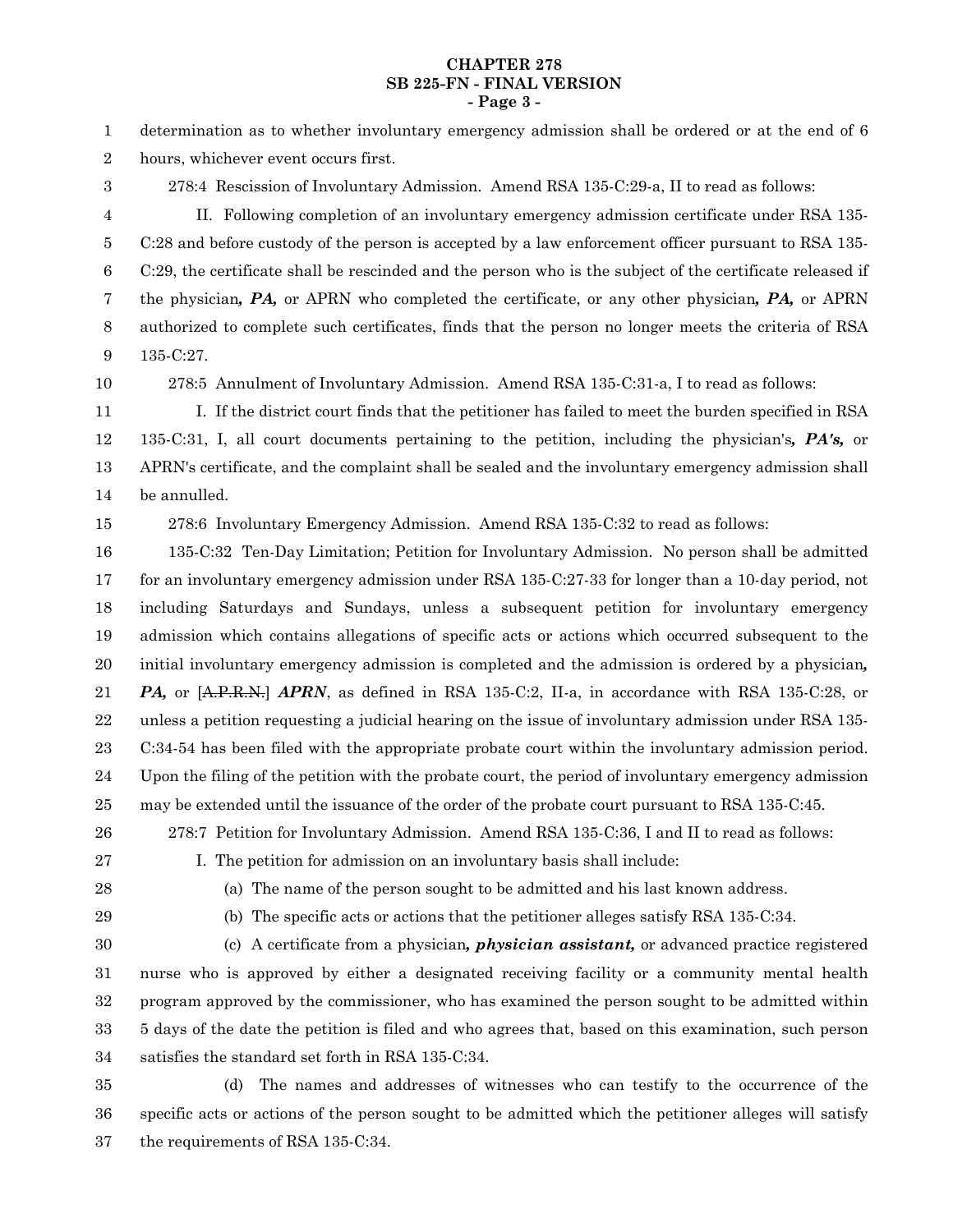#### **CHAPTER 278 SB 225-FN - FINAL VERSION - Page 4 -**

II. The certificate of the examining physician*, physician assistant,* or advanced practice registered nurse made upon admission, if the person sought to be admitted is currently voluntarily admitted to a receiving facility, or a certificate of the examining physician*, physician assistant,* or advanced practice registered nurse made prior to the admission of the person sought to be admitted to involuntary emergency admission in accordance with RSA 135-C:27-33, shall be sufficient as the [physician's] certificate for the petition for involuntary admission, if made within 5 days of the date of the filing of the petition. 1 2 3 4 5 6 7

8

278:8 Revocation of Conditional Discharge. Amend RSA 135-C:51, I-V to read as follows:

I. If a psychiatrist*, psychiatrist-supervised PA,* or APRN, as defined in RSA 135-C:2, II-a, at a community mental health program or transitional housing program services providing continuing treatment on an outpatient basis to a person conditionally discharged pursuant to RSA 135-C:50, reasonably believes that: 9 10 11 12

13

(a) The person has violated a condition of the discharge; or

(b) A condition or circumstance exists which may create a potentially serious likelihood of danger to the person or to others, the psychiatrist*, psychiatrist-supervised PA,* or APRN may conduct or cause to be conducted by a treatment team member or an emergency service staff member, an examination of the person to determine if the conditional discharge should be revoked. Before an examination may be conducted, a written notice identifying the belief, and the reasons therefor, that a violation of the conditional discharge has occurred or other circumstances or condition exists which may create a potentially serious likelihood of danger to the person or to others shall be offered to and explained to the person if it can be done safely without significant possibility of bodily harm. If this cannot be done safely, a description of the circumstances indicating such risk shall be placed in the file. 14 15 16 17 18 19 20 21 22 23

II. A reasonable effort shall be made to find the person, in order to offer and explain the notice required under paragraph I if it can be done safely without significant possibility of bodily harm. If this cannot be done safely, a description of the circumstances indicating such risk shall be placed in the file. If the person cannot be located or consent to an examination cannot be obtained, the psychiatrist or other representative of the community mental health program may sign a complaint. Upon issuance of such a complaint, any law enforcement officer shall take custody of the person and immediately deliver him or her to the place specified in the complaint. 24 25 26 27 28 29 30

III. If the psychiatrist*, psychiatrist-supervised PA,* or APRN, following the examination the psychiatrist*, psychiatrist-supervised PA,* or APRN conducted or caused to be conducted of the person, finds that the person either has violated a condition of the discharge or is in such a mental condition as a result of mental illness as to create a potentially serious likelihood of danger to himself or herself or to others, he or she may temporarily revoke the conditional discharge. If the conditional discharge is temporarily revoked, the psychiatrist, *psychiatrist-supervised PA,* or APRN, or designee, shall prepare, offer to and explain to the person a written notice, if it can be done 31 32 33 34 35 36 37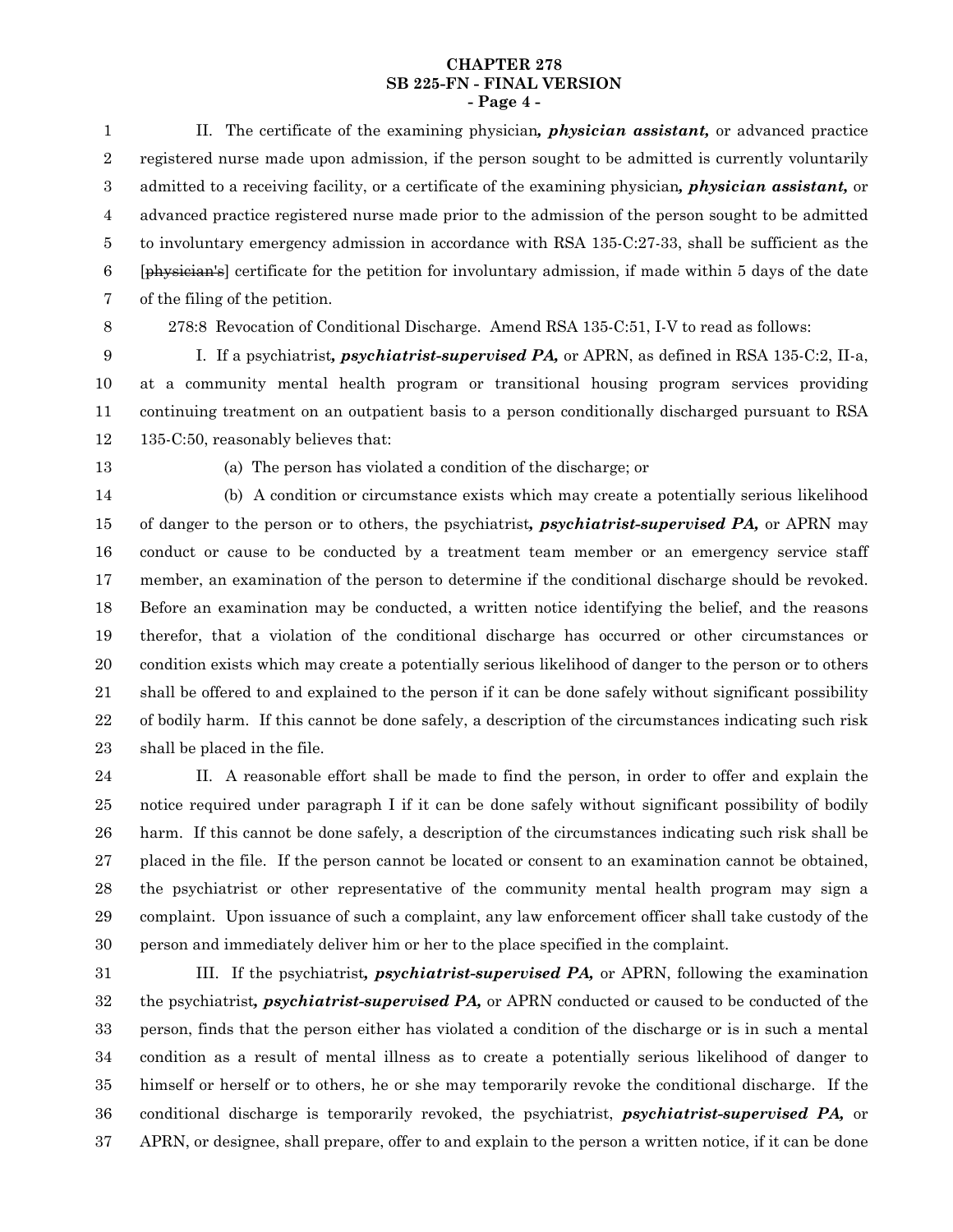#### **CHAPTER 278 SB 225-FN - FINAL VERSION - Page 5 -**

safely without significant possibility of bodily harm, giving the reasons for the revocation and to inform the person of the designated receiving facility in the mental health services system that he or she will be transported to upon the facility location being identified. If this cannot be done safely, a description of the circumstances indicating such risk shall be placed in the file. 1 2 3 4

IV. A law enforcement officer shall take custody of the person whose conditional discharge was temporarily revoked under paragraph III and deliver him or her, together with a copy of the notice and the reasons for the temporary revocation, to the receiving facility identified by the psychiatrist*, psychiatrist-supervised PA,* or APRN, where he or she shall be personally examined by the administrator of the facility or designee and the reasons for temporary revocation of the discharge shall be reviewed. Following such examination and review, if the administrator of the facility or designee finds that the person conditionally discharged has violated a condition of the discharge or is in such a mental condition as a result of mental illness as to create a potentially serious likelihood of danger to himself or herself or to others, he or she may revoke absolutely the conditional discharge. The administrator of the facility, or designee, shall prepare, offer to and explain to the person, if it can be done safely without significant possibility of bodily harm, a written notice of the reasons for the absolute revocation. If this cannot be done safely, a description of the circumstances indicating such risk shall be placed in the file. The person whose conditional discharge has been absolutely revoked shall be subject to the terms and conditions of the order of involuntary admission made pursuant to RSA 135-C:34-54 from which conditional discharge was granted as if the conditional discharge had not been granted. 5 6 7 8 9 10 11 12 13 14 15 16 17 18 19 20

21

IV-a. All explanations provided pursuant to this section shall be sufficiently detailed and complete to inform the person of the reasons for the revocation and that he or she has a right to a hearing. 22 23

V. If the psychiatrist*, psychiatrist-supervised PA, or APRN* who conducted or caused to be conducted an examination under paragraph III, or the administrator of the facility, or a qualified designee, performing an examination and review pursuant to paragraph IV finds that the person conditionally discharged either has not violated a condition of the discharge or is not in such a condition as a result of mental illness as to create a potentially serious likelihood of danger to himself or others, the person shall be returned by the program or facility which has custody of the person to the location where he was initially taken into custody. 24 25 26 27 28 29 30

278:9 Insurance; Coverage for Mental Illness, Chemical Dependency Treatment. Amend RSA 415:18-a, I-V to read as follows: 31 32

I.(a) Each insurer that issues or renews any policy of group accident or health insurance providing benefits for medical or hospital expenses, shall provide to each group, or to the portion of each group comprised of certificate holders of such insurance who are residents of this state and whose principal place of employment is in this state, coverage for expenses arising from the treatment of mental illnesses and emotional disorders which, in the professional judgment of: 33 34 35 36 37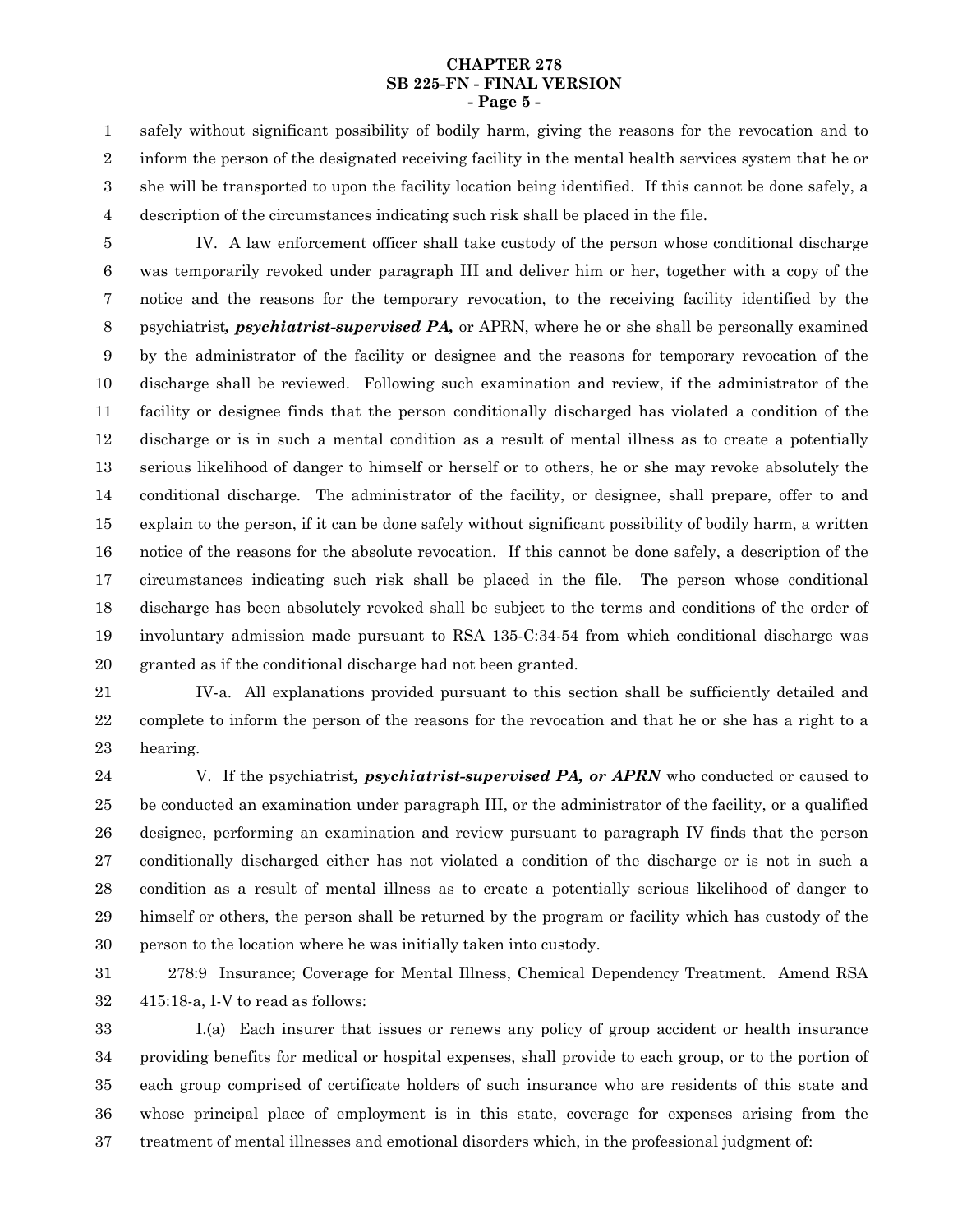#### **CHAPTER 278 SB 225-FN - FINAL VERSION - Page 6 -**

| 1                | (1) Psychiatrists;                                                                                      |
|------------------|---------------------------------------------------------------------------------------------------------|
| $\overline{2}$   | (2) Licensed psychologists;                                                                             |
| 3                | (3) Licensed pastoral psychotherapists;                                                                 |
| 4                | (4) Psychiatric/mental health advanced practice registered nurses;                                      |
| 5                | (5) Licensed clinical mental health counselors;                                                         |
| 6                | (6) Licensed alcohol and drug counselors;                                                               |
| 7                | (7) Licensed marriage and family therapists; [and]                                                      |
| 8                | (8) Licensed clinical social workers; and                                                               |
| $\boldsymbol{9}$ | (9) Licensed, psychiatrist-supervised physician assistants                                              |
| 10               | are subject to significant improvement through short-term therapy, and benefits for expenses arising    |
| 11               | from diagnosis and evaluation of all other mental illnesses and emotional disorders.                    |
| 12               | Benefits arising from treatment, diagnosis and evaluation of mental illnesses and<br>(b)                |
| 13               | disorders shall be at least as favorable to the certificate holder as the minimum benefits specified in |
| 14               | paragraphs II, III, and IV.                                                                             |
| 15               | (c) Policies written pursuant to this section shall include coverage for expenses arising               |
| 16               | from treatment for chemical dependency, including alcoholism, up to a specified limit which may be      |
| 17               | defined in terms of a dollar amount or a maximum number of days or visits. Coverage for expenses        |
| 18               | arising from treatment for chemical dependency, including alcoholism, shall include both an             |
| 19               | inpatient and an outpatient benefit for detoxification and rehabilitation.                              |
| 20               | II In the case of policies or certificates providing benefits for bosnital expenses on other            |

II. In the case of policies or certificates providing benefits for hospital expenses on other than a major medical basis, benefits arising from treatment, diagnosis and evaluation of mental illnesses and disorders based upon confinement in a licensed or accredited general hospital, including psychiatric inpatient facilities included under the license of such a hospital, shall be at least as favorable as benefits provided for any other illness in such a hospital. Benefits based upon confinement in a public mental hospital shall be at least as favorable as benefits provided for confinement in a licensed or accredited general hospital. 20 21 22 23 24 25 26

III. In the case of policies or certificates providing benefits for medical expenses on other than a major medical basis: 27 28

(a) Benefits arising from treatment, diagnosis and evaluation of mental illnesses and disorders for services of a psychiatrist, licensed psychologist, licensed pastoral psychotherapist, psychiatric/mental health advanced practice registered nurse, licensed clinical mental health counselor, licensed alcohol and drug counselor, licensed marriage and family therapist, [or] licensed clinical social worker who customarily bills patients directly*, or of a licensed, psychiatristsupervised physician assistant whose billing goes through their place of employment,* shall be subject to terms and conditions at least as favorable as those which apply to the benefits for the services of physicians for other illnesses. The ratio of the benefits to the fees reasonably and customarily charged for the services of such: 29 30 31 32 33 34 35 36 37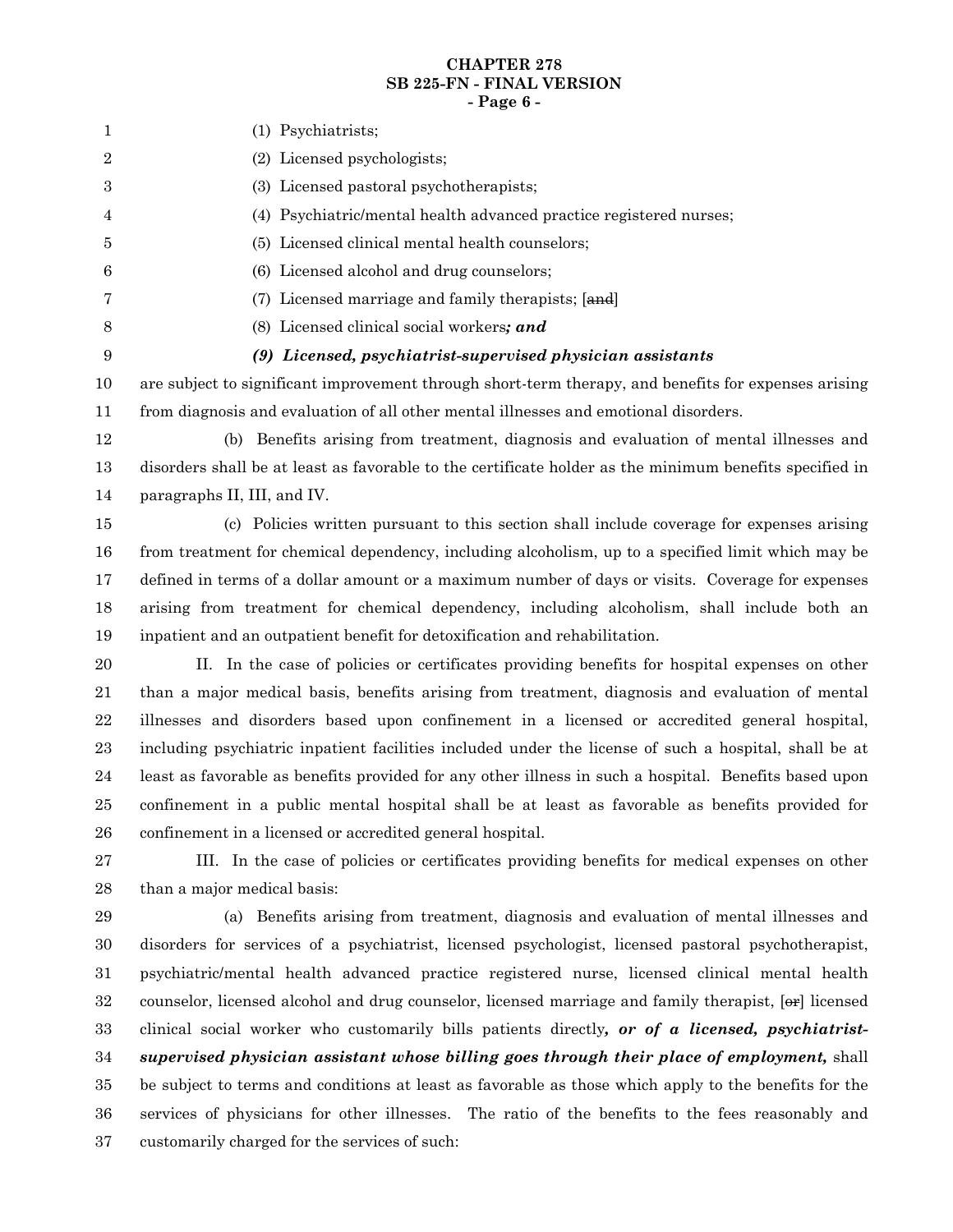#### **CHAPTER 278 SB 225-FN - FINAL VERSION - Page 7 -**

|                | (1) Psychiatrists;                                                                                |
|----------------|---------------------------------------------------------------------------------------------------|
| $\overline{2}$ | (2) Licensed psychologists;                                                                       |
| 3              | (3) Licensed pastoral psychotherapists;                                                           |
| 4              | (4) Psychiatric/mental health advanced practice registered nurses;                                |
| 5              | (5) Licensed clinical mental health counselors;                                                   |
| 6              | (6) Licensed alcohol and drug counselors;                                                         |
|                | (7) Licensed marriage and family therapists; $[or]$                                               |
| 8              | (8) Licensed clinical social workers; or                                                          |
| 9              | (9) Licensed, psychiatrist-supervised physician assistants                                        |
| 10             | shall be substantially the same as the ratio of the benefits for services of physicians for other |

illnesses to the fees reasonably and customarily charged for the services of such physicians for other illnesses. 11 12

(b) Each insurer, including health maintenance organizations pursuant to RSA 420-B, that issues or renews any policy of group accident or health insurance providing benefits for medical or hospital expenses shall provide to each group, or to the portion of each group comprised of certificate holders of such insurance who are residents of this state and whose principal place of employment is in this state, benefits arising from treatment, diagnosis and evaluation of mental illnesses and disorders for services rendered at a community mental health center or psychiatric residential program approved by the department of health and human services. Those benefits shall be subject to terms and conditions at least as favorable as those which apply to the benefits for the treatment of other illnesses. The ratio of the benefits to the full reasonable charges for the services of such a center or program shall be substantially the same as the ratio of the benefits for services of physicians for other illnesses to the fees reasonably and customarily charged for the services of such physicians for other illnesses. 13 14 15 16 17 18 19 20 21 22 23 24

(c) Benefits arising from treatment, diagnosis and evaluation of mental illnesses and disorders for outpatient services rendered at a public mental hospital shall be subject to terms and conditions at least as favorable as those which apply to the benefits for the treatment of other illnesses. The ratio of the benefits to the fees reasonably and customarily charged for the services of such a hospital shall be substantially the same as the ratio of the benefits for services of physicians for other illnesses to the fees reasonably and customarily charged for the services of such physicians for other illnesses. 25 26 27 28 29 30 31

(d) Benefits arising from treatment, diagnosis and evaluation of mental illnesses and disorders for outpatient services under this paragraph need not be provided for the first or second visit providing such a limitation applies in the case of services for other illnesses. Benefits for outpatient treatment may be otherwise limited to not less than 15 full hours of treatment in any consecutive 12-month period. 32 33 34 35 36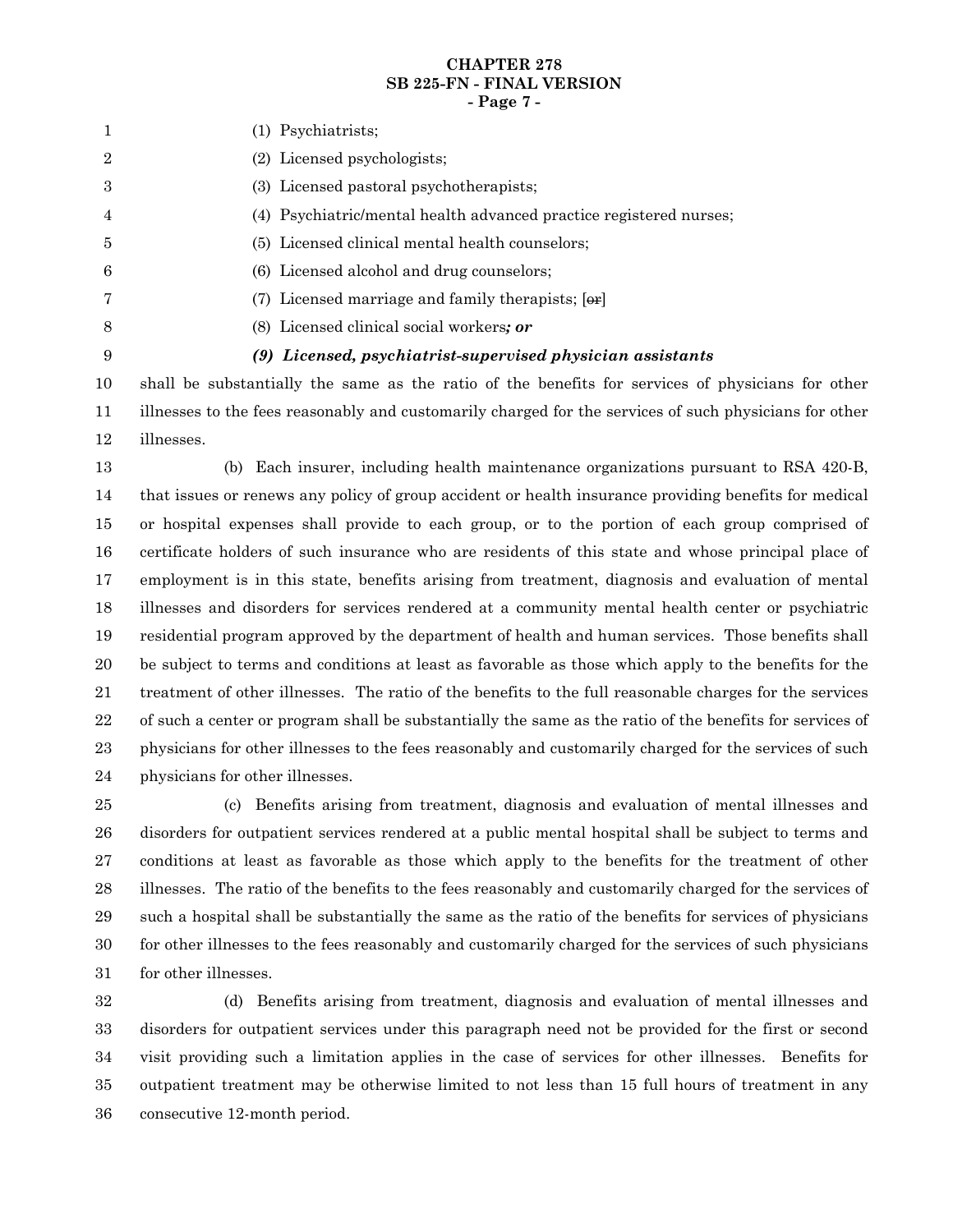# **CHAPTER 278 SB 225-FN - FINAL VERSION - Page 8 -**

| $\mathbf{1}$ | IV.(a) In the case of policies or certificates providing benefits for hospital and medical               |
|--------------|----------------------------------------------------------------------------------------------------------|
| $\sqrt{2}$   | expenses on a major medical basis, benefits arising from treatment, diagnosis and evaluation of          |
| $\,3$        | mental illnesses and disorders shall be subject to deductibles and coinsurance at least as favorable     |
| 4            | as those which apply to the benefits for any other illness, provided that benefits payable for expenses  |
| 5            | incurred in any consecutive 12-month period may be limited to an amount not less than \$3,000 per        |
| $\,6\,$      | covered individual, and to a lifetime maximum of not less than \$10,000 per covered individual.          |
| 7            | (b) In this paragraph, covered major medical expenses include the reasonable charges                     |
| 8            | for services and treatment on an inpatient, outpatient or partial hospitalization basis by:              |
| 9            | $(1)$ A psychiatrist;                                                                                    |
| 10           | (2) A licensed psychologist;                                                                             |
| 11           | (3) A licensed pastoral psychotherapist;                                                                 |
| 12           | (4) A psychiatric/mental health advanced practice registered nurse;                                      |
| 13           | (5) A licensed clinical mental health counselor;                                                         |
| 14           | (6) A licensed alcohol and drug counselor;                                                               |
| 15           | (7) A licensed marriage and family therapist;                                                            |
| 16           | (8) A licensed clinical social worker;                                                                   |
| 17           | (9) A licensed, psychiatrist-supervised physician assistant;                                             |
| 18           | $[\Theta]$ (10) A licensed general hospital;                                                             |
| 19           | $[40]$ (11) A public or licensed mental hospital; or                                                     |
| 20           | $[41]$ (12) A community mental health center or psychiatric residential program                          |
| 21           | approved according to rules adopted by the commissioner of the department of health and human            |
| $22\,$       | services.                                                                                                |
| 23           | IV-a. Each insurer that issues or renews any policy of group accident or health insurance                |
| $\bf{24}$    | providing benefits for medical or hospital expenses shall offer to each group, or to the portion of each |
| 25           | group comprised of certificate holders of such insurance who are residents of this state and whose       |
| ${\bf 26}$   | principal place of employment is in this state, the option of purchasing, for a separate and             |
| 27           | identifiable premium, additional coverage for expenses incurred as a result of treatment or              |
| $\bf 28$     | counseling by a licensed clinical social worker.                                                         |
| 29           | V. In this section:                                                                                      |
| $30\,$       | (a) "Psychiatrist" means a licensed physician who is board-certified or board-eligible                   |
| 31           | according to the most recently promulgated regulations of the American Board of Psychiatry and           |
| $32\,$       | Neurology.                                                                                               |
| 33           | (b) "Psychologist" means a person who:                                                                   |
| $34\,$       | (1) Is licensed under RSA 329-B as a psychologist;                                                       |
| $35\,$       | (2) Is certified or licensed under a statute in another state which meets or exceeds                     |
| $36\,$       | the standards under RSA 329-B; or                                                                        |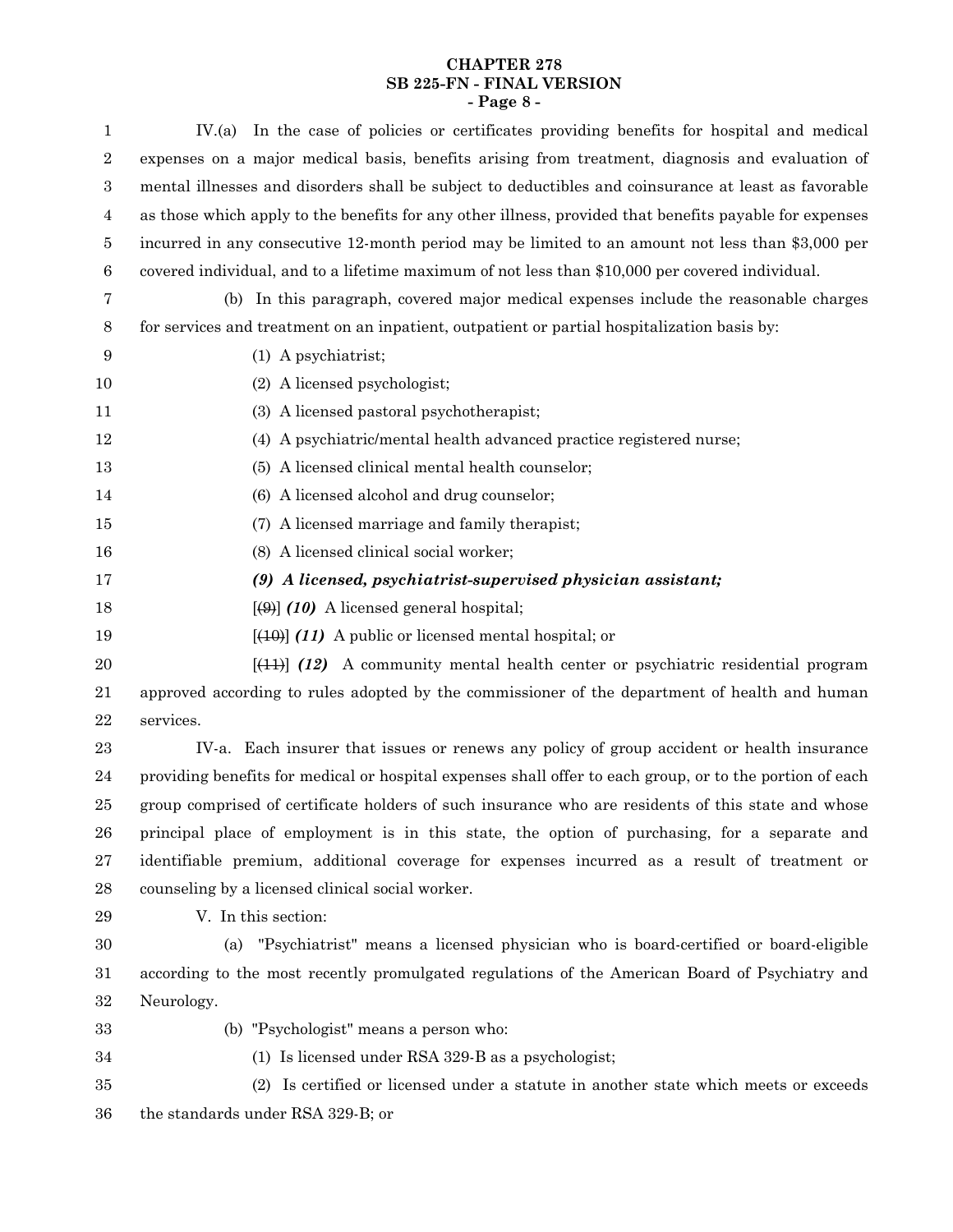## **CHAPTER 278 SB 225-FN - FINAL VERSION - Page 9 -**

1

(3) Is certified or licensed in another state and is listed in the National Register of

| $\,2$            | Health Service Providers in Psychology.                                                                         |
|------------------|-----------------------------------------------------------------------------------------------------------------|
| 3                | "Licensed pastoral psychotherapist" means an individual who is licensed as a<br>(c)                             |
| $\overline{4}$   | pastoral psychotherapist under RSA 330-A and is a fellow or diplomat in the American Association                |
| $\bf 5$          | of Pastoral Counselors.                                                                                         |
| $\,6\,$          | (d) "Psychiatric/mental health advanced practice registered nurse" means an individual                          |
| $\bf 7$          | who is licensed as an advanced practice registered nurse in psychiatric mental health nursing under             |
| $\,8\,$          | RSA 326-B:18, who is defined by and whose scope of practice is described under the rules adopted                |
| $\boldsymbol{9}$ | pursuant to RSA 326-B, and who is a licensed registered nurse, educationally prepared in nursing at             |
| 10               | a minimum of the master's level, and certified in the specialty by a recognized national certifying             |
| 11               | agency, such as the American Nurses Credentialing Center.                                                       |
| 12               | (e) "Licensed clinical social worker" means an individual who is licensed as a clinical                         |
| 13               | social worker under RSA 330-A:18.                                                                               |
| 14               | (f) "Licensed clinical mental health counselor" means an individual who is licensed as a                        |
| 15               | clinical mental health counselor under RSA 330-A:19.                                                            |
| 16               | (g) "Licensed marriage and family therapist" means an individual who is licensed as a                           |
| 17               | marriage and family therapist under RSA 330-A:21.                                                               |
| 18               | (h) "Licensed alcohol and drug counselor" means an individual who is licensed as an                             |
| 19               | alcohol and drug counselor under RSA 330-C and is practicing solely within the scope of practice of a           |
| 20               | licensed alcohol and drug counselor.                                                                            |
| 21               | "Mental or nervous conditions" or "mental illness and emotional disorders" means<br>(i)                         |
| $\bf 22$         | mental disorders, as defined in the most recent edition of the American Psychiatric Association's               |
| 23               | "Diagnostic and Statistical Manual of Mental Disorders" (DSM), excluding those disorders                        |
| 24               | designated by a "V Code" and those disorders designated as criteria sets and axes provided for                  |
| 25               | further study in the DSM. This term shall not include chemical dependency, including alcoholism.                |
| 26               | (j) "Licensed, psychiatrist supervised physician assistant" means an individual                                 |
| $\sqrt{27}$      | who is licensed as a physician assistant under RSA 328-D whose supervising physician is a                       |
| 28               | <i>licensed psychiatrist.</i>                                                                                   |
| 29               | 278:10 Powers of a Guardian. Amend RSA $464-A:25$ , $I(a)(2)$ and (3) to read as follows:                       |
| 30               | (2) A guardian may admit a ward to a state institution or other designated receiving                            |
| 31               | facility without prior approval of the probate court upon written certification by a <i>licensed</i>            |
| $32\,$           | physician, a licensed advanced practice registered nurse, or a licensed physician assistant,                    |
| 33               | licensed in the state of New Hampshire, or, in the case of placement in New Hampshire hospital or               |
| 34               | other designated receiving facility, by a psychiatrist licensed in the state of New Hampshire, $\boldsymbol{a}$ |
| 35               | psychiatrist-supervised physician assistant licensed in this state, or an advanced practice                     |
| 36               | registered nurse, as defined in RSA 135-C:2, II-a, that the placement is in the ward's best interest            |
| 37               | and is the least restrictive placement available. Within 36 hours, excluding days when the court is             |
|                  |                                                                                                                 |